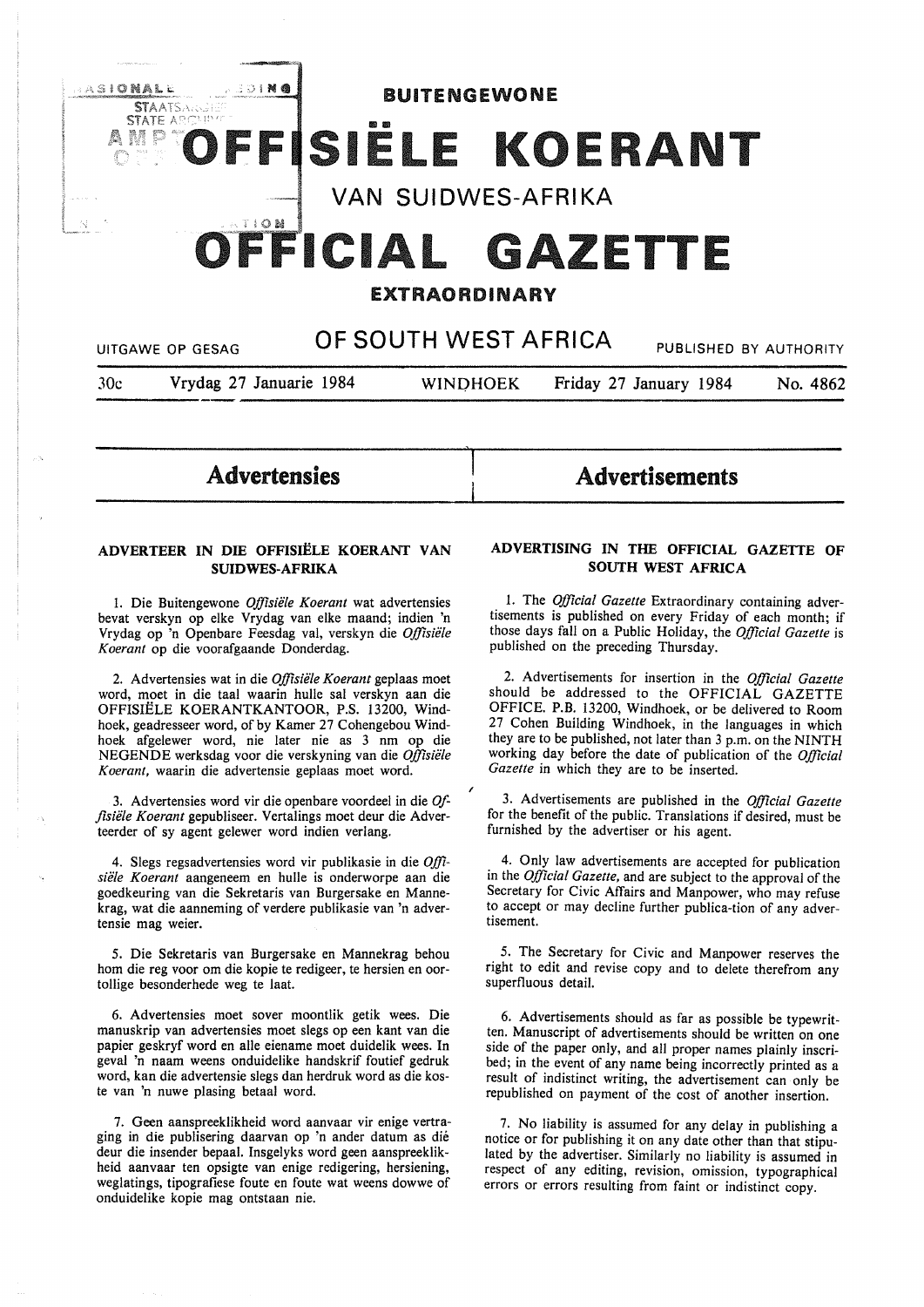8. Die insender word aanspreeklik gehou vir enige skadevergoeding en koste wat voortvloei uit enige aksie wat weens die publisering, hetsy met of sonder enige weglating, foute, onduidelikhede of in watter vorm ookal, van 'n kennisgewing teen die Administrateur-generaal ingestel word.

9. Die jaarlikse intekengeld op die *Offisiiile Koerant* is Rl2,50 posvry in hierdie Gebied en die Republiek van Suid-Afrika, verkrygbaar by die here Swapers Beperk, Posbus 56, Windhoek. Oorsese intekenaars moet posgeld vooruitbetaal. Enke! eksemplare van die *Offisiiile Koerant* is verkrygbaar van die here Swapers Beperk, Posbus 56, Windhoek, teen 30c per eksemplaar. Eksemplare word vir slegs twee jaar in voorraad gehou.

10. Die koste vir die plasing van kennisgewings is soos volg en is betaalbaar by wyse van tjeks, wissels, pos- of geldorders:

### LYS VAN VASTE TARIEWE

| Gestandaardiseerde kennisgewings                                                                                                                                                                                 | Tarief per<br>plasing<br>R |
|------------------------------------------------------------------------------------------------------------------------------------------------------------------------------------------------------------------|----------------------------|
| Aktes: Verlore dokumente<br>Boedelwettekennisgewings: Vorms J. 187, 193,                                                                                                                                         | R3,25<br>6.00<br>5,00      |
|                                                                                                                                                                                                                  | 2,00                       |
| Derdeparty assuransie eise om skadevergoeding<br>Insolvensiewet en maatskappywettekennisge-                                                                                                                      | 2,50                       |
| wings: J. 28, J. 29, Vorms 1 tot 9                                                                                                                                                                               | 4,00                       |
| L.W. - Vorms 2 en 6 - bykomstige verkla-<br>rings volgens woordetaltabel, toegevoeg tot die<br>basiese tarief.                                                                                                   |                            |
| Naamsverandering (vier plasings)<br>Naturalisasiekennisgewings (insluitende 'n her-                                                                                                                              | 25,00                      |
| Onopgeëiste geld — slegs in die buitengewone Of-<br>fisiële Koerant, sluitingsdatum 15 Januarie (per in-                                                                                                         | 2,00                       |
| skrywing van "naam, adres en bedrag")                                                                                                                                                                            | 0.80                       |
|                                                                                                                                                                                                                  | 5,00                       |
| 1Slumopruimingshofkennisgewings, per perseel                                                                                                                                                                     | 4,00                       |
| Verlore lewensversekeringspolisse                                                                                                                                                                                | 2,00                       |
| Nie gestandaardiseerde kennisgewings                                                                                                                                                                             |                            |
| Maatskappykennisgewings:                                                                                                                                                                                         |                            |
| Kort kennisgewings: Vergaderings, besluite, aan-<br>bod van skikking, omskepping van maatskappye,<br>vrywillige likwidasies, ens.: sluiting van lederegis-<br>ters vir oordragte en/of verklarings van dividende | 11,00                      |
| Dranklisensie kennisgewings (in buitengewone Of-<br>fisiële Koerante, t.w. Junie/Tvl. November/Kaap,<br>Januarie/OVS., April/Natal) per tweetalige aan-                                                          |                            |
|                                                                                                                                                                                                                  | 7,00                       |
| Verklaring van dividende met profytstate, notas in-                                                                                                                                                              | 25,00                      |
| Lang kennisgewings: Oordragte, veranderings met<br>betrekking tot aandele of kapitaal, aflossings, be-<br>sluite, vrywillige likwidasies                                                                         | 37,00                      |
| Handelsmerke in Suidwes-Afrika                                                                                                                                                                                   | 11,00                      |
| Likwidateurs en ander aangesteldes se kennisge-                                                                                                                                                                  | 7,00                       |

8. The advertiser will be held liable for all compensation and costs arising from any action which may be instituted against the Administrator-General as a result of the publication of a notice with or without any omission, errors, lack of clarity or in any form whatsoever.

9. The subscription for the *Official Gazette* is Rl2,50 per annum, post free in this Territory and the Republic of South Africa, obtainable from Messrs. Swapers Limited, P.O. Box 56, Windhoek. Postage must be prepaid by overseas subscribers. Single copies of the *Official Gazette* may be obtained from Swapers Limited, P.O. Box 56, Windhoek, at the price of 30c per copy. Copies are kept in stock for only two years.

10. The charge for the insertion of notices is as follows and is payable in the form of cheques, bills, postal or money orders:

### LIST OF FIXED TARIFF RATES

| ' per<br>sing<br>R | Standardised notices                                                                                                                                                                               | Rate per<br>insertion<br>R |
|--------------------|----------------------------------------------------------------------------------------------------------------------------------------------------------------------------------------------------|----------------------------|
| 3.25               |                                                                                                                                                                                                    | R3,25                      |
| 6.00               |                                                                                                                                                                                                    | 6,00                       |
| 5.00               | Administration of Estates Acts notices: Forms J.                                                                                                                                                   | 5,00                       |
| 2,00               | 187, 193, 197, 295, 297, 517 and 519                                                                                                                                                               | 2,00                       |
| 2,50               | Third party insurance claims for compensation<br>Insolvency Act and Company Acts notices: J. 28,                                                                                                   | 2,50                       |
| 4,00               |                                                                                                                                                                                                    | 4,00                       |
|                    | $N.B.$ — Forms 2 and 6 — additional statements<br>according to word count table, added to the<br>basic tariff.                                                                                     |                            |
| 5,00               | Change of name (four insertions)<br>Naturalisation notices (including a reprint for the                                                                                                            | 25,00                      |
| 2,00               | Unclaimed moneys - only in the extraordinary<br>Official Gazette, closing date 15 January (per entry                                                                                               | 2,00                       |
| 0,80               | of "name, address and amount")                                                                                                                                                                     | 0,80                       |
| 5,00               |                                                                                                                                                                                                    | 5,00                       |
| 4,00               | Slum Clearance Court notices, per premises                                                                                                                                                         | 4,00                       |
| 2,00               |                                                                                                                                                                                                    | 2,00                       |
|                    | Non standardised notices                                                                                                                                                                           |                            |
|                    | Company notices:                                                                                                                                                                                   |                            |
| 1,00               | Short notices: Meetings, resolutions, offer of com-<br>promise, conversion of company, voluntary win-<br>dings-up; closing of members registers for trans-<br>fers and/or declaration of dividends | 11,00                      |
|                    | Liquor Licence notices (in extraordinary Gazettes,<br>viz. June/Tvl. November/Cape, January/O.F.S.,<br>April/Natal), per bilingual application                                                     | 7,00                       |
| 7,00               |                                                                                                                                                                                                    |                            |
| !5.00              | Declaration of dividend with profit statements, in                                                                                                                                                 | 25,00                      |
| 17,00              | Long notices: Transfers, changes in respect of<br>shares or capital, redemptions, resolutions, volun-                                                                                              | 37,00                      |
| 1,00               | Trade marks in South West Africa                                                                                                                                                                   | 11,00                      |
| 7,00               | Liquidator's and other appointees' notices                                                                                                                                                         | 7,00                       |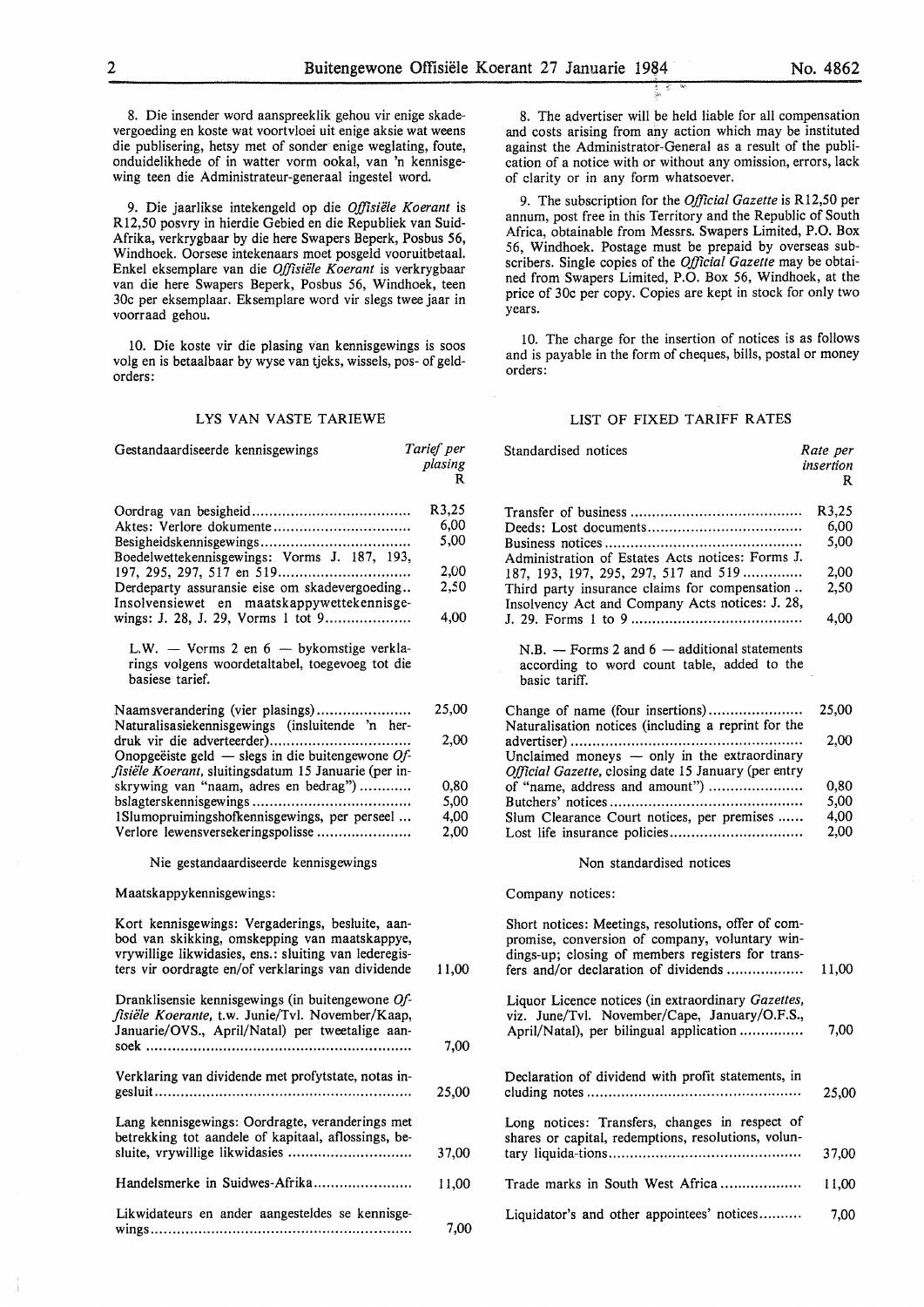4,00

Geregtelike en ander openbare verkope:

| Openbare veilings, verkope en tenders: |       |
|----------------------------------------|-------|
|                                        | 6.00  |
|                                        | 15.00 |
|                                        | 23.00 |
|                                        |       |

### Orders van die hof:

| Voorlopige en finale likwidasies of sekwestrasies<br>Vermindering of veranderings in kapitaal, same- |       |
|------------------------------------------------------------------------------------------------------|-------|
|                                                                                                      | 14.00 |
| Geregtelike besture, kurator bonis en soortgelyke                                                    |       |
|                                                                                                      | 37,00 |
|                                                                                                      |       |
| Tersydestellings en afwysings van petisies (j. 158)                                                  | 37.00 |
|                                                                                                      | 4.00  |

11. Die koste vir die plasing van advertensies, behalwe die kennisgewings wat in paragraaf 10 genoem word, is teen die tarief van 56c per cm dubbelkolom. (Gedeeltes van 'n cm moet as voile cm bereken word).

12. Geen advertensie word geplaas nie tensy die koste vooruitbetaal is. Tjeks, wissels, pos- en geldorders moet aan die Sekretaris, Burgersake en Mannekrag betaalbaar gemaak word.

#### **Vorm/Form J 187**

### LIKWIDASIE- **EN DISTRIBUSIEREKENING IN BESTORWE BOEDELS WAT TER INSAE LE**

lngevolge artikel 35(5) van Wet 66 van 1965, word hierby kennis gegee dat duplikate van die likwidasie- en distribusierekenings (eerste en finale, *tensy anders vermeld)* in die boedels hieronder vermeld, in die kantore van die Meesters en Landdroste soos vermeld en gedurende 'n tydperk van 21 dae (of korter of !anger *indien spesiaal vemzeld)* vanaf gemelde datums of vanaf datum van publikasie hiervan, as dit later is, ter insae lê van alle persone wat daarby belang het.

Indien binne genoemde tydperk geen besware daarteen by die betrokke Meesters ingedien word nie, gaan die eksekuteurs oor tot die uitbetalings ingevolge gemelde rekenings. Sales in execution and other public sales:

| Public auctions, sales and tenders: |       |
|-------------------------------------|-------|
|                                     | 15.00 |

# Orders of the Court:

| Provisional and final liquidations or sequestra-       |       |
|--------------------------------------------------------|-------|
|                                                        | 14,00 |
| Reductions or changes in capital mergers, offer of     |       |
|                                                        | 37.00 |
| Judicial managements, <i>curator bonis</i> and similar |       |
|                                                        | 37,00 |
|                                                        | 4.00  |
| Supersessions and discharge of petitions (J. 158).     | 4.00  |

I 1. The charge for the insertion of advertisements other than the notices mentioned in paragraph 10 is at the rate of 56c per cm double columm. (Fractions of a cm to be reckoned as a cm).

12. No advertisements are inserted unless the charge is prepaid. Cheques, drafts, postal orders or money orders must be made payable to the Secretary, Civic Affairs and Manpower.

## **LIQUIDATION AND DISTRIBUTION ACCOUNTS IN DECEASED ESTATES LYING FOR INSPECTION**

In terms of section 35(5) of Act 66 of 1965, notice is hereby given that copies of the liquidation and distribution accounts (first an final, *unless otherwise stated)* in the estates specified below will be open for the inspection of all persons interested therein for a period of 21 days (or shorter or longer if *specially stated)* from the date specified or from the date of publication hereof, whichever may be the later, and at the offices of the Master and Magistrates as stated.

Should no objection thereto be lodged with the Masters concerned during the specified period, the executors will proceed to make payments in accordance with the accounts.

408/83 **DIEKMANN** Wilhelm Johannes 90121001 0003 4 No. 9 Hamakari Flats, Windhoek R.G. Frohlich (Executor Testamentary) P.O. Box 1374 Windhoek 9000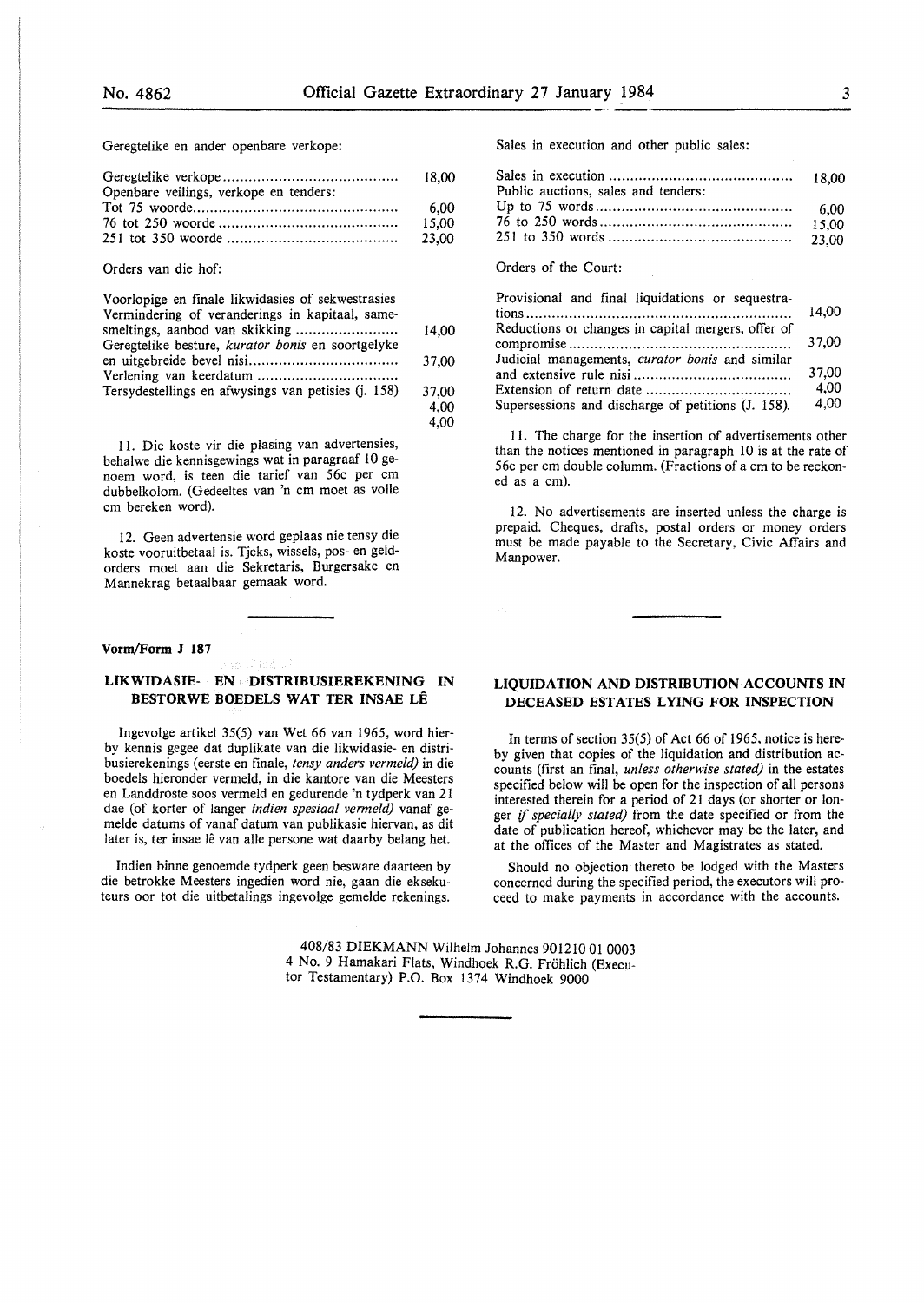### **Vorm/Form J 193**

# **KENNISGEWING AAN KREDITEURE IN BESTOR-WE BOEDELS**

Alie persone wat vorderinge het teen die boedels hieronder vermeld, word hierby versoek om hul vorderinge by die betrokke eksekuteurs en binne 'n tydperk van 30 dae (of andersins soos aangedui) gereken vanaf die datum van publikasie hiervan in te lewer. Die inligting word verstrek in die volgorde: Boedelnommer, familienaam en voorname, geboortedatum, persoonsnommer, laaste datum, familienaam, geboortedatum en persoonsnommer; naam en adres van eksekuteurs of gemagtigde agent, tydperk toegelaat vir lewering van vorderings *indien anders as 30 dae.* 

17/84 Windhoek LUBBERT Irmela Gudrun 22-10-1898 Okahandja and Johannesburg 17-12-1983 Klaus Nieft - Executor c/o Keller & Neuhaus Trust Co. (Pty) Ltd. P.O. Box 156, Windhoek

# **NOTICE TO CREDITORS** IN **DECEASED ESTATES**

All persons having claims against the estates mentioned below are hereby called upon to lodge their claims with the executors concerned, within 30 days (or otherwise as indecated) calculated from the date of publication hereof. The information is given in the following order: Estate number, surname and chrisian names, date of birth, identity number, last address, date of death; surviving spouse's names, surname date of birth and identity number; name and address of executor or authorised agent, period allowed for lodgement of *claims if other than 30 days.* 

4/84 Windhoek FALBE Erich Robert Johannes 22/20/1903 031022 5030 108 P.O. Box 894 Windhoek 9000 22nd December 1983 C.H. Scriba c/o Engling, Stritter & Partners P.O. Box 43, Windhoek 9000

#### **Vorm/Form 1**

# **AANSTELLING VAN KURATORS EN LIKWI-DATEURS EN BEWYS VAN VORDERINGS IN GESEKWESTREERDE BOEDELS OF MAAT-SKAPPYE IN LIKWIDAISE**

lngevolge artikels 40(3), 56(3) en 77 van die Insolvensiewet, 1936, artikels 129, 179 en 182 van die Maatskappywet, 1926 en artikels 339, 366, 375(5) (b) en 402 van die Maatskappywet, 1973, word hierby kennis gegee dat die persone hieronde vermeld as kurators of Iikwidateurs aangestel is, na gelang van die geval, en dat persone wat enigiets aan die boedels of maatskappye verskuldig is die skulde, tensy anders vermeld, onmiddellik by genoemde kurators of likwidateurs moet betaal. Byeenkomste van skuldeisers of kontribuante van genoemde boedels of maatskappye sal gehou word op die datums, ure en plekke hieronder vermeld vir die bewys van vorderings teen die boedels of maatskappye, vir die ontvangs van die verslae van die kurators of likwidateurs oor die sake en toestand van die boedels of maatskappye en om opdragte aan die kurators of likwidaterus uit te reik betreffende die verkoop of opvordering van gedeeltes van die boedels of bates van die maatskappye of betreffende aangeleenthede rakende die beheer daarvan.

Die besonderhede word verstrek in die volgorde: Nommer van boedel/maatskappy; naam en adres van kurator of likwidateur, en datum, uur en plek van byeenkoms en tydperk waarin skuld betaal moet word, indien dit nie onmiddellik moet geskied nie.

# **APPOINTMENT OF TRUSTEES AND LIQUIDATORS AND PROOF OF CLAIMS** IN **SEQUESTRATED ESTATES OR COMPANIES BEING WOUND UP**

Pursuant to sections 40(3), 56(3) and 77 of the Insolvency Act, 1936, sections 129, 179 and 182 of the Companies Act, 1973, notice is hereby given that the persons mentioned below have been appointed trustees or liquidators, as the case may be and the persons indebted to the estates or companies are required to pay their debts to them forthwith unless otherwise indicated.

Meetings of creditors or contributories of the said estates or companies will be held on the dates and at the times and places mentioned below, for proof of claims against the states or companies will be held on the dates and at the times and places mentioned below, for proof of claims against the estates or companies, for the purpose of receiving the trustees' of liquidators' reports as to the affairs and conditions of the estates or companies and for giving the trustees or liquidators directions concerning the sale or recobery of any parts of the estates or assets of the companies or concerning any matter relating to the administration thereof.

The particulars are given in the following order: Number of estate/company; name and description of estate/company; name and address of trustee or liquidator and date, hour and place of meeting and period within which debt must be paid, if this is not to be done forthwith.

W24/83 Insolvent Estate SG Baard IR McLaren Trustee Trust & Mining Co (Pty) Ltd PO Box 82 Windhoek Wednesday the 7th March 1984 at 10.00 am at the office of the Master of the Supreme Court Windhoek. Trust & Mining Co (Pty) Ltd PO Box 82 Windhoek 9000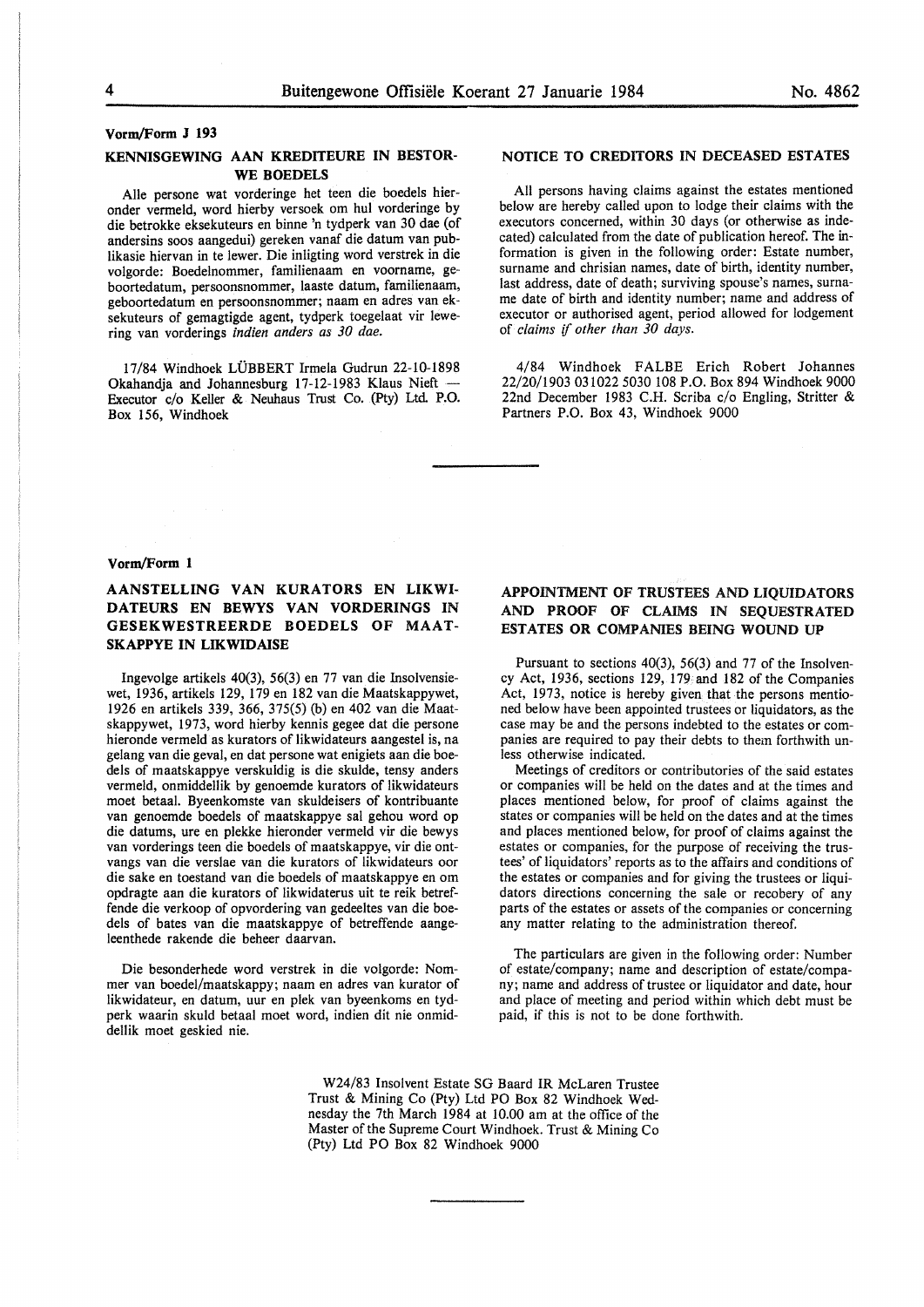#### **Vorm/Form 517**

# **KENNISGEWING AAN KREDITEURE IN BESTOR-WE BOEDELS**

Alie persone wat vorderinge het teen die boedels in die bylae vermeld, word versoek om sodanige vorderings binne 'n tydperk van 30 dae (of andersins soos aangedui) vanaf die datum van publikasie hiervan by die betrokke eksekuteurs in te lewer.

532/83 VAN WYK Martha Cathrine 25/6/1929 290625 0015 001 Luitenant Lampe Straat, Gobabis 19/10/1983 VAN WYK Andries Jacobus 30 Windhoek SWA Standard Bank SWA Ltd (Registered Commercial Bank) Trustee Branch P.O. Box 2164, Windhoek 9000

## **NOTICE TO CREDITORS IN DECEASED ESTATES**

All persons having claims against the estates specified in the schedule, are called upon to lodge their claims with the executors concerned within a period of 30 days (or otherwise as indicated) from the date of publication hereof.

5/84 DU TOIT Cornelius Johannes Gerhardus 23 Mei 1897 970523 5002 008 Deon Louw Tehuis vir Bejaardes, Gobabis 10 Desember 1983 Du Toit Cornelius Johannes Gerhardus 30 Windhoek SWA Standard Bank SWA Ltd (Registered Commercial Bank) Trustee Branch P.O. Box 2164, Windhoek 9000

#### **Vorm/Form 5**

# **UITKEER VAN DIVIDENDE EN INSAMELING VAN KONTRIBUSIES IN GESEKWESTREERDE BOEDELS OF MAATSKAPPYE IN LIKWIDASIE**

Nademaal die likwidasierekeninge en distribusie-of kontribusie-rekenings in die gesekwestreerde gesekwestreerde boedels of maatskappye in likwidasie, na gelang van die geval, hieronder vermeld op die datums daarin vermeld, bekragtig is, word hierby ingevolge artikel 113(1) van die Insolvensiewet, 1936, artikel 139(2) van die Maatskappyewet, 1926, en artikel 409(2) van die Maatskappyewet, 1973 kennis gegee dat uitbetaling van dividende of insameling van kontribusies aan die gang is in genoemde boedels of maatskappye soos hieronder uiteengesit en dat elke kontribusiepligte skudeiser die bedrag deur horn verskuldig by die adres hieronder genoem aan die kurator of likwidateur moet betaal.

W35/82 Insolvent Estate Mini Werke 12 January 1984 Dividends being paid to secured/preferent creditors no dividends accued to concurrent creditors in the ammended first and final liquidation & distribution account IR McLaren Trustee Trust & Mining Co (Pty) Ltd PO Box 82 Windhoek

# **PAYMENT OF DIVIDENTS AND COLLECTION OF CONTRIBUTIONS IN SEQUESTRATED ESTATES OR COMPANIES BEING WOUND UP**

The liquidation accounts and plans of distribution or con-·tribution in the sequestrated estates of companies being wound up, as the case may be, mentioned below having been confirmed on the date therein mentioned, notice is hereby given, pursuant to section 113(1) of the Insolvency *A* ct, 1936, section 139(2) of the Companies Act, 1926, and section 409(2) of the Companies Act, 1973, that dividends are in the course of payment or contributions are in the course of collection in the said estates or companies as set forth below and that every creditor liable to contribution is required to pay to the trustee or liquidator the amount for which he is liable at the address mentioned below.

W3/83 Insolvent Estate PPC Bezuidenhout *TIA* Liquor Den 16th January 1984 Dividends being paid in the 2nd Liquidation and Distribution Account IR McLaren Trustee Trust & Mining Co (Pty) Ltd PO Box 82 Windhoek 9000